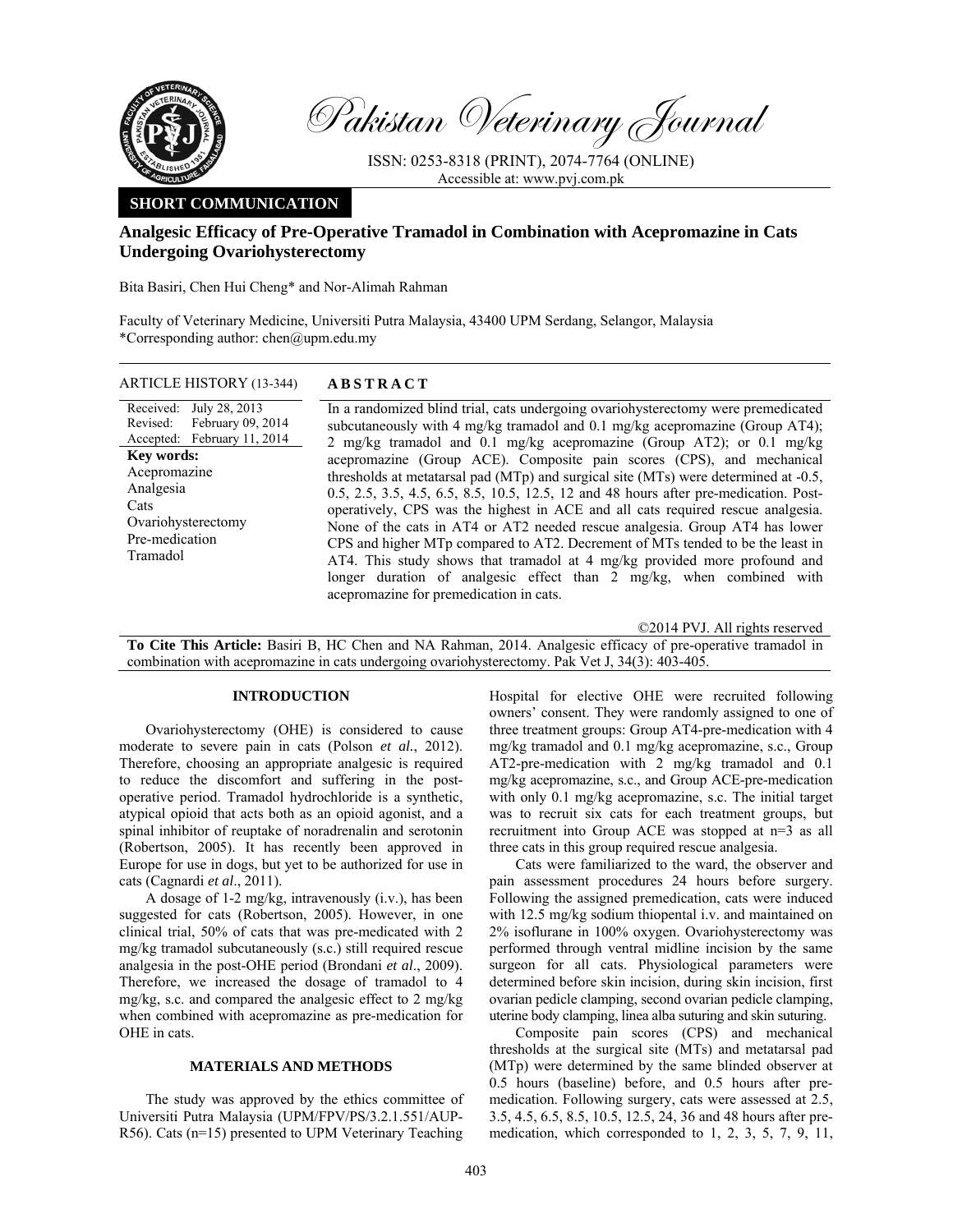Data from Group ACE after rescue analgesia were excluded from statistical analysis. Parametric data were analyzed using ANOVA for repeated measures and mixed ANOVA where appropriate. Within treatment, difference from baseline was determined using Dunnett's test. Kruskal-Wallis test followed by Mann-Whitney test with Bonferroni correction were used to detect treatment effect on CPS. Within treatment, Friedman test, followed by Wilcoxon Signed Ranks test with Bonferroni correction were applied to detect difference from baseline. Values are expressed as mean±SD and median±interquartile range. Level of significance was set at 95% (P<0.05) for all tests.

### **RESULTS**

Surgery and anesthesia times were  $21\pm6.5$  (AT4: 22±6, AT2: 18±5, ACE: 26±5) minutes and 46.5±3.8  $(AT4: 45±4, AT2: 43±8, ACE: 50±5)$  minutes respectively. There was no difference among the three groups in surgery and anesthesia time. Systolic blood pressures tended to increase during the clamping of pedicles and uterine bodies in all groups, with significance detected during clamping of the first ovarian pedicle in AT2 (Table 1). There was neither significant time, nor treatment effect in the pulse rate and respiratory rate during surgery.

Composite pain scores in ACE were significantly higher than scores in both AT2 and AT4 at 2.5 and 3.5 hours post-medication (Fig. 1). All cats in ACE required rescue analgesia at 4 hours post-medication. Thereafter, the CPS reduced and cats did not require more analgesia within the 48 hours observation. None of the cats in AT2 and AT4 required any rescue analgesia throughout the 48 hours observation. Composite pain score in AT2 tended to be higher than AT4 for the first 11 hours, with significant difference detected at 4.5 and 6.5 hours post- medication.

Mechanical thresholds at the metatarsal pad in ACE remained low and not different from baseline at 0.5, 2.5 and 3.5 hours post-medication (Fig. 2). In both AT2 and AT4, metatarsal thresholds increased steadily following pre-medication. Significant increase from baseline was demonstrated at 4.5 hours in AT2, compared to 3.5, 4.5 and 6.5 hours in AT4.

Mechanical thresholds at surgical site decreased significantly from baseline following OHE in all groups (Fig. 3). The decrement was not significantly different amongst the three treatment groups. However, the decrement tended to be less in AT4 compared to AT2. No significant side effect was observed during the 48 hours post-operative monitoring. . None of the cats that had received tramadol required further analgesia.

#### **DISCUSSION**

In this study, the addition of tramadol at both 2 mg/kg and 4 mg/kg, s.c. to 0.1 mg/kg acepromazine preoperatively resulted in lower pain scores and eliminated the need for rescue analgesia following OHE in all cats. Tramadol at 4 mg/kg produced more profound and longer antinociception than 2 mg/kg. The addition of tramadol at 2 and 4 mg/kg increased mechanical thresholds at metatarsal pad in a dose-related manner, but did not prevent decrement of thresholds at the surgical site.



**Fig. 1:** Composite pain scores (median±interquartile range) of cats following ovariohysterectomy and subcutaneous premedication with 4 mg/kg tramadol and 0.1 mg/kg acepromazine (n=6, Group AT4); 2 mg/kg tramadol and 0.1 mg/kg acepromazine (n=6, Group AT2); and 0.1 mg/kg acepromazine (n=3, Group ACE). At each time point, groups with similar alphabet are not different (P>0.05).



**Fig. 2:** Changes in metatarsal pad mechanical thresholds (mean±SD) of cats following ovariohysterectomy and subcutaneous premedication with 4 mg/kg tramadol and 0.1 mg/kg acepromazine (n=6, Group AT4); 2 mg/kg tramadol and 0.1 mg/kg acepromazine (n=6, Group AT2); and 0.1 mg/kg acepromazine (n=3, Group ACE).. At each time point, groups with similar alphabet are not different. \* denotes significant difference from baseline (P 0.05).



**Fig. 3:** Changes in surgery site mechanical thresholds (mean±SD) of cats following ovariohysterectomy and subcutaneous premedication with 4 mg/kg tramadol and 0.1 mg/kg acepromazine (n=6, Group AT4); 2 mg/kg tramadol and 0.1 mg/kg acepromazine (n=6, Group AT2); and 0.1 mg/kg acepromazine (n=3, Group ACE). \* denotes significant difference from baseline (P 0.05).